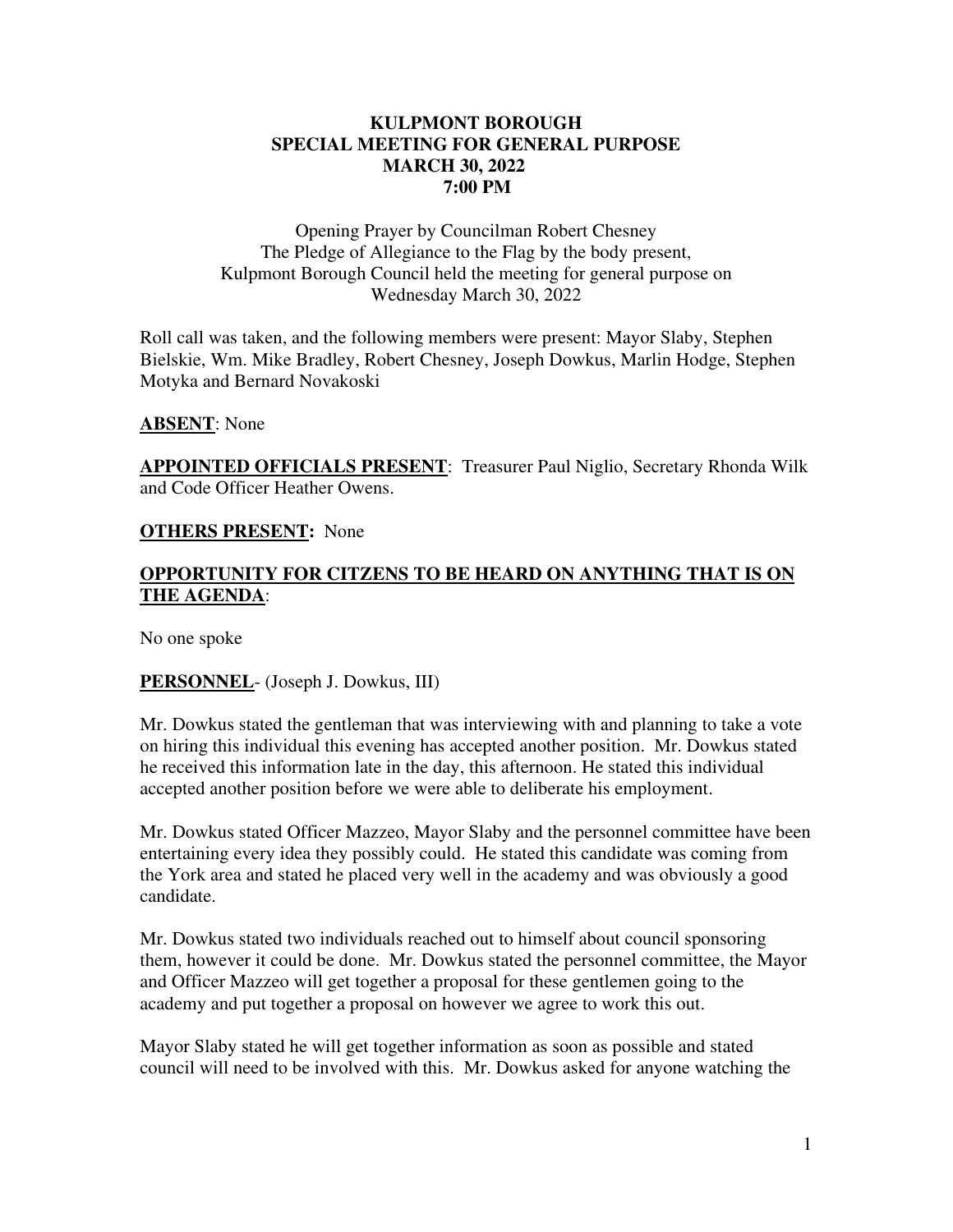meeting that is interested in working in the Borough to reach out to us.

Mr. Chesney asked what guarantee the Borough does have once they go to the academy that they will stay working with the Borough. Mr. Dowkus stated as of right now, it is just a talking point until we have paperwork and meet as a personnel committee and then with Council and we will then go from there.

Mr. Dowkus stated he also wants to mention he has forwarded some information to Mr. Motyka on a grant for body cams. Mr. Dowkus stated that is something that will be on next months agenda and stated with state mandates and all, that is something that will be brought up.

Mr. Dowkus stated he is sorry to the citizens, and he wishes that we could act a little faster on getting these officers hired, but that is how the cookie crumbles.

Mayor Slaby agreed and stated he is right and stated it is not his fault, Mr. Dowkus fault or anybody here or prior council. Mayor Slaby stated it is not Kulpmont's fault or anyone's fault.

Mayor Slaby stated he says this based on his experience and stated right now he has advertisements out to fill three vacant positions for three officers in the City of Shamokin and stated he is not holding his breath based on his experience.

Mr. Chesney stated he thinks we need to keep beating the bushes for experienced officers.

Mayor Slaby stated he wants to thank Mr. Dowkus for his time and thanks him for inviting him to the meetings.

Mr. Dowkus stated all the information from the borough has been submitted to Mr. Scavery concerning regionalization and we are just waiting for everything to go through.

# **FINANCE AND PURCHASING** (Stephen Motyka)

Mr. Motyka stated we have a Mechanical Devise Ordinance and stated the Sportsman's Club was confused as to why they were billed \$40.00. Mr. Motyka stated on the Ordinance he sees a fee of \$50.00 and questioned if we know when that changed and asked if there is a resolution that changed this ordinance.

Rhonda stated there is documentation that goes back to 2004 and every devise is priced out at different amounts. Mr. Motyka asked the solicitor if that would be a resolution that changes these prices. Solicitor Greco replied he would think so, yes.

Mr. Moytka stated perhaps we could send out a letter asking them what devices they have as we do for landlord rentals. Mayor Slaby stated this goes back to when he was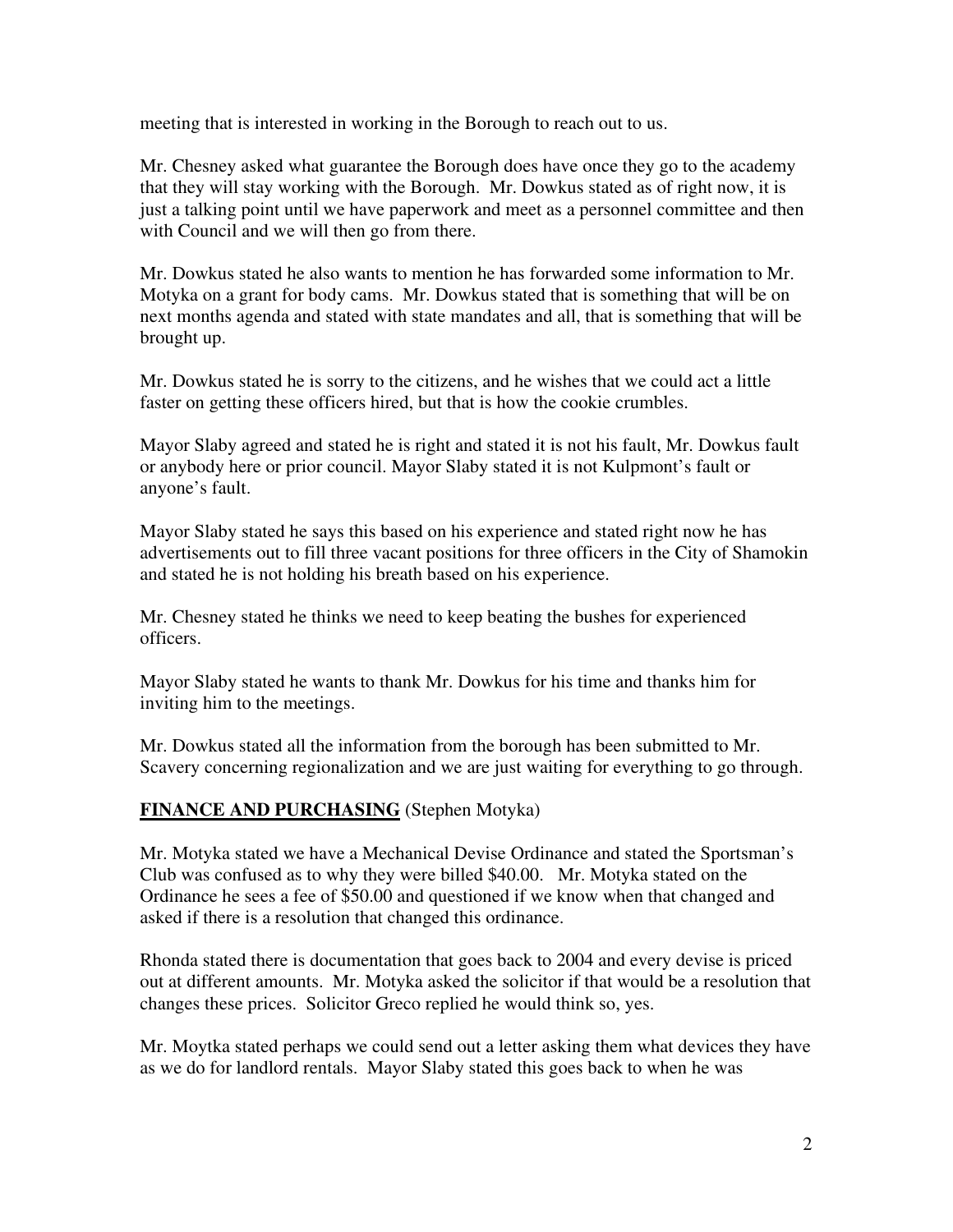previously Mayor and stated they would send the police to verify the devices establishments had.

Mr. Motyka stated the Sportsman Club wanted to make sure they were being treated fairly and asked if we are going to do a revisit. Rhonda Wilk stated there is a log already prepared and Mr. Niglio has been gathering updated information. Rhonda explained what happened with them is they were sent a letter in the amount of \$40.00 which was the wrong amount.

Mr. Chesney stated this ordinance states the amount is \$50.00 and stated Council should direct appropriate officials, which would be us to conduct a survey of the Borough of Kulpmont to conduct the number of devises. Mr. Motyka stated, and fee schedules would change through a resolution.

Rhonda Wilk stated she did go back to 2004 and up to 2016 and pricing is different depending on the machine and is per device. Rhonda Wilk stated 2016 was the last time these fees were collected.

Mr. Niglio commented the Sportsman's Club has made payments in the past to us. Mr. Novakoski stated he thinks the pricing needs to be adjusted and stated \$50.00 is a joke. A discussion took place and Mr. Novakoski stated he has counted machines and with the money establishments are taking in he does not think anyone would complain with a pricing adjustment.

Rhonda Wilk stated she could email council the chart log used and added some of the machines are \$100.00 each. Council continued discussion and Mr. Motyka stated he thinks we could leave it be for now and come June or July we could re-visit it once this is behind us. Council members agreed and determined pricing should be increased.

Mr. Moytka stated he received a price quote from Ehrlich to provide vegetation management and spray the top of the stone wall along Ash Street form  $7<sup>th</sup>$  to  $8<sup>th</sup>$  Street banks on the East, North, West sides of the field top to bottom at a cost of \$937.00 and the Veterans memorial entire walkway for \$898.00.

**MOTION** - Mr. Motyka made the motion and was seconded by Mr. Bradley to approve the contract in the amount of \$1835.00 from Ehrlich to contract them for vegetation control for the stone wall and the walking track.

Mr. Bielskie stated he believes we did that every year. Mr. Motyka replied it stopped a couple years ago.

Mr. Chesney questioned if we got any other price quotes, or we need to get an additional bid. Mayor Slaby replied, "not at the price in this area," and continued to say that is reasonable.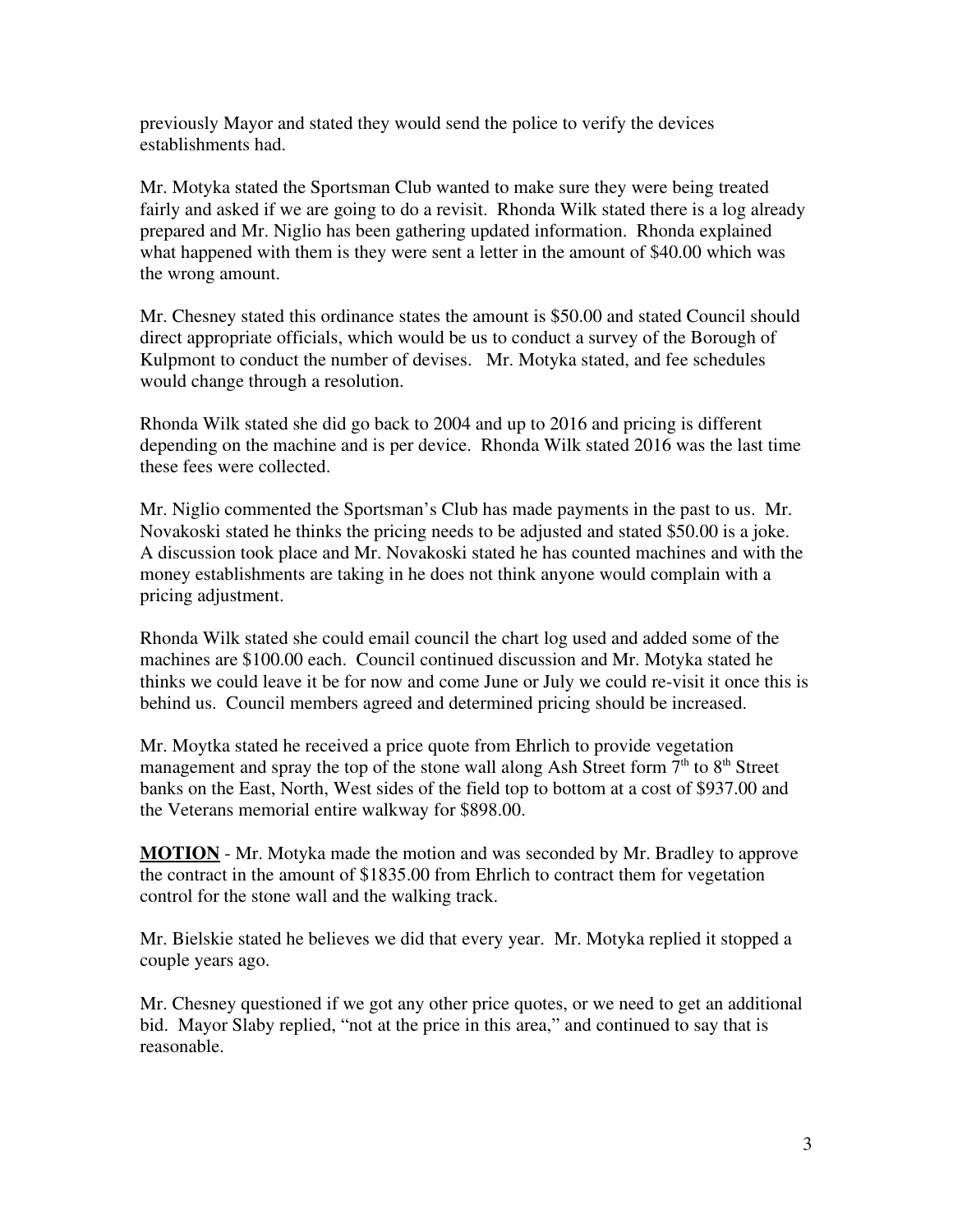**ROLL CALL VOTE**- BIELSKIE (yes), BRADLEY (yes), CHESNEY (yes), DOWKUS (yes), HODGE (yes), MOTYKA (yes), NOVAKOSKI (yes) 7 YEAS – 0 NAYS

Mr. Motyka stated the back stop at the baseball field is currently a dangerous situation and needs to be replace. He stated LSI Specialties, Inc. provided a price quote for removal and replacement of the backstop in the amount of \$1,000.00.

**MOTION**- Mr. Motyka made the motion and was seconded by Mr. Bradley to accept the proposal of \$1,000.00 to remove and replace the backstop at the baseball field

**ROLL CALL VOTE**- BIELSKIE (yes), BRADLEY (yes), CHESNEY (yes), DOWKUS (yes), HODGE (yes), MOTYKA (yes), NOVAKOSKI (yes) 7 YEAS – 0 NAYS

Mr. Bradley stated he also said while he was up there, he would do a couple other things, included in that price, he will put a new rope on the flagpole.

Mr. Bradley stated he has an emergency purchase and stated the leaf blower quit and stated he received a quote for \$479.99 for a new one and asked if we just want to put it on the agenda for the next meeting or what.

**MOTION**- Mr. Motyka made the motion and was seconded by Mr. Bradley to purchase a leaf blower for a cost of \$479.99.

Solicitor Greco stated this is as an emergency purchase as it is not on the agenda.

**ROLL CALL VOTE**- BIELSKIE (yes), BRADLEY (yes), CHESNEY (yes), DOWKUS (yes), HODGE (yes), MOTYKA (yes), NOVAKOSKI (yes) 7 YEAS – 0 NAYS

Mr. Motyka stated Bruce also asked that an emergency purchase be made to purchase cutting edges, blades for the plow. He stated with the last storm and the ice that came through they ruined our blades, and a price was received to purchase a replacement in the amount of \$584.00.

**MOTION**- Mr. Motyka made the motion and was seconded by Mr. Bradley to make the emergency purchase for cutting edges at a cost of \$584.00.

Mr. Chesney questioned if we did not just get those. Mr. Bradley replied we did and stated they do not last long. Mr. Bradley stated he is going to take them to school and see if he could build them up so we can have them for a back up emergency.

Mr. Bradley stated he does not have the hardened material they use but he could build them up so there is a spare. Mr. Bradley stated the hardware is very expensive and when you purchase them the hardware comes with them. Mr. Bradley stated he cannot promise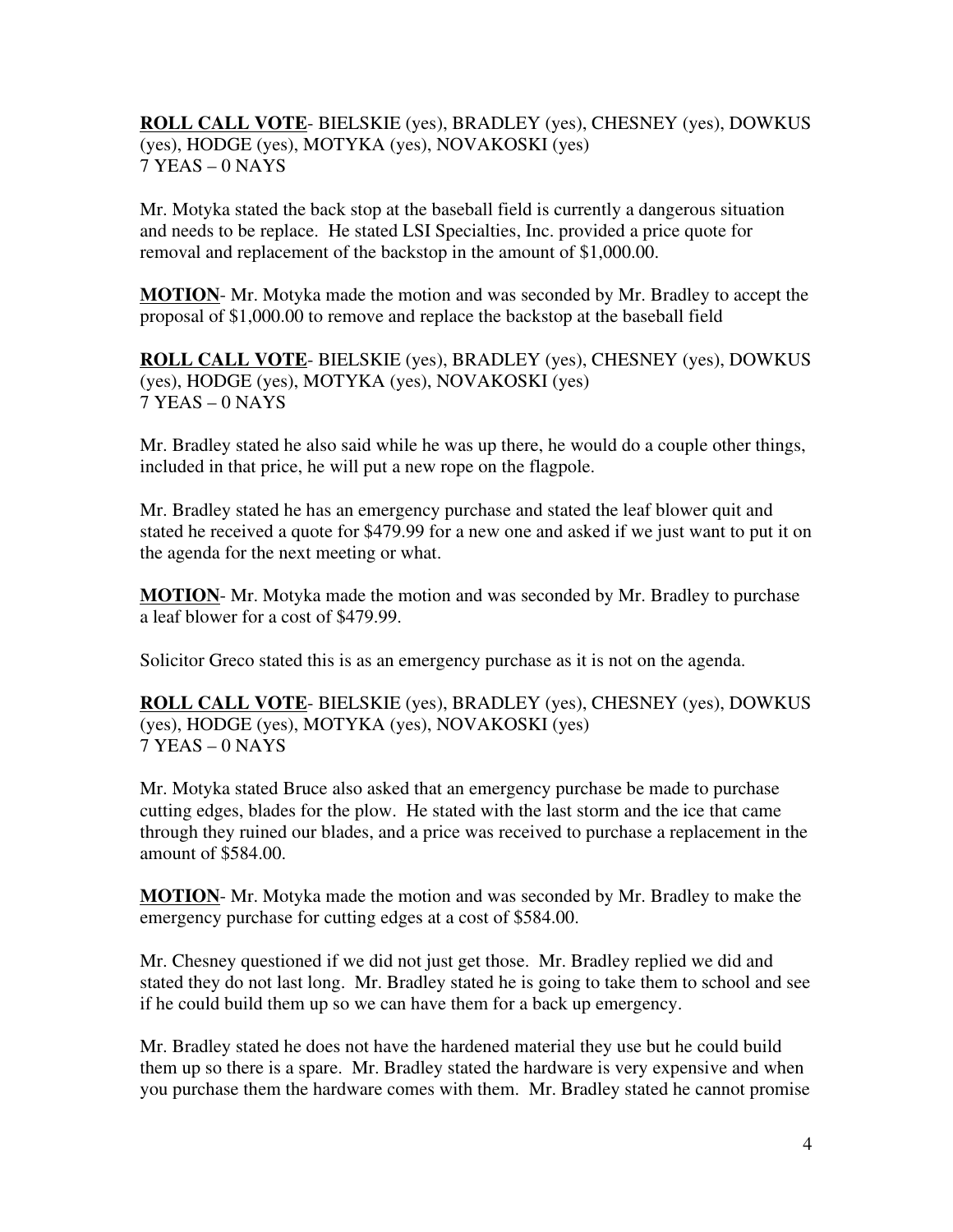anything but before he retires, he is going to make an attempt to build some of them up, so we have some spares.

Mr. Bradley stated they are not a straight piece of steel there is a radius on the end. He continued to say they are very unique, and they don't last long, especially in the alleys in Kulpmont, nothing is flat and that is one reason why they wear out so quick.

**ROLL CALL VOTE**- BIELSKIE (yes), BRADLEY (yes), CHESNEY (yes), DOWKUS (yes), HODGE (yes), MOTYKA (yes), NOVAKOSKI (yes) 7 YEAS – 0 NAYS

Mr. Motyka asked if everyone has seen the letter about the emergency firetruck repairs, we will need to know the cost so we could address that. Mr. Chesney questioned if they periodically check on all the features of the truck as preventative maintenance or do, they just wait until the annual inspection.

Mr. Dowkus stated he made a schedule for the street department, a preventative maintenance schedule. Mr. Dowkus stated he did not do so for the Fire Department and added that possibly is something they could work together with them to do so. Mr. Novakoski stated sometimes they know something is going on with the truck and they like to get it fixed right away.

Solicitor Greco questioned if Council is making a motion for that. Mr. Chesney stated it is already there for an inspection, we don't know what the bill is yet.

Mayor Slaby stated an email was sent out to Council by the Kulpmont 100 about a monument that was once outside the old municipal building. Mayor Slaby stated the monument was placed after Conrad Domchock was killed. A discussion took place as to where it possibly would be able to be located and placed.

Mayor Slaby stated he understands why itty was placed in proximity to where this occurred but do, we really want to place this out in front of this building. Mr. Niglio stated we may need to take a bench out to do so.

Mr. Motyka stated in his eyes he believes there are three options for it and stated we could put it out front as is or put former municipal building and put it at the recycle center or it goes in the trash, and we don't put it at all.

Mayor Slaby stated we are going to need to talk about it. Mr. Motyka stated to change the wording we will need to get an etcher. A discussion took place concerning who may possibly do the rewording. Mr. Dowkus agreed to reach out to them.

Mr. Dowkus stated on April  $23<sup>rd</sup>$  they are going to be doing some clean up for earth day at the Veterans Memorial Field and stated we are also going to be doing some planting at the pollination garden. Mr. Dowkus stated we have a lot more to do there and have it lined up with the educational grant.